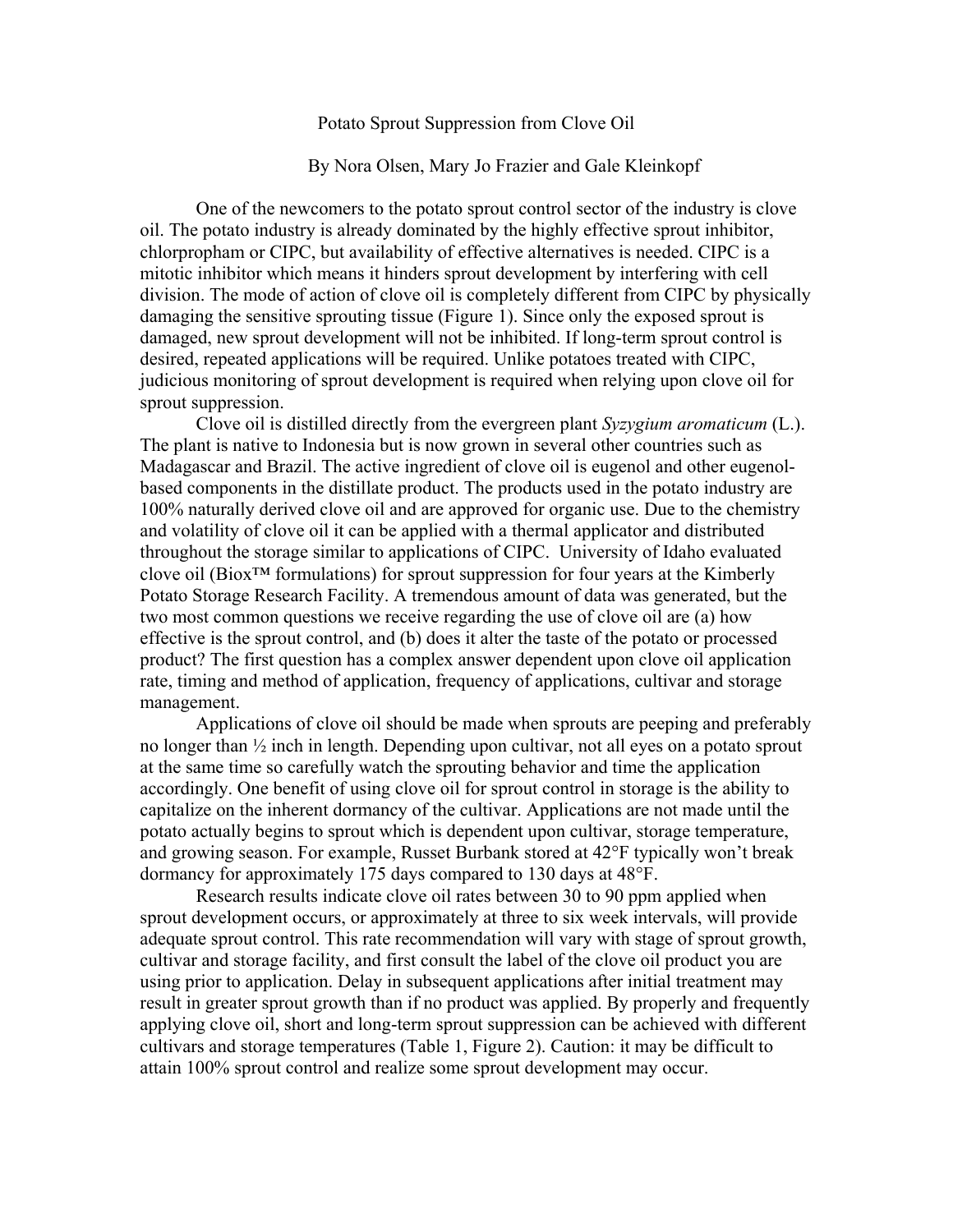To answer the second most common question, professional taste test trials were conducted on baked potatoes either previously treated in storage with clove oil or CIPC. Potatoes were exposed to clove oil six times at rates ranging from 30 to 90 ppm prior to the taste test. No differences in baked potato color, texture, flavor or overall taste were detected between the CIPC treated and clove oil treated potatoes (Table 2). Even after multiple applications at high rates, these preliminary tests indicate treating potatoes with clove oil did not affect the potato taste of Russet Burbank potatoes.

Clove oil can be used effectively for potato sprout suppression but additional applications when sprout regrowth occurs will be required for long-term sprout suppression. Applications methods and rates need to be fine-tuned for individual growers, storage facilities, and cultivars. Cultivars need to be assessed on an individual basis for proper timing and frequency of application and, of course, that will also be dependent upon storage environment. Clove oil does not have the efficacy or mode of action as CIPC, but it does have ideal sprout suppressant properties for organic potatoes, potatoes destined into non-CIPC allowed markets, or to temporarily remove or blacken sprouts just prior to marketing.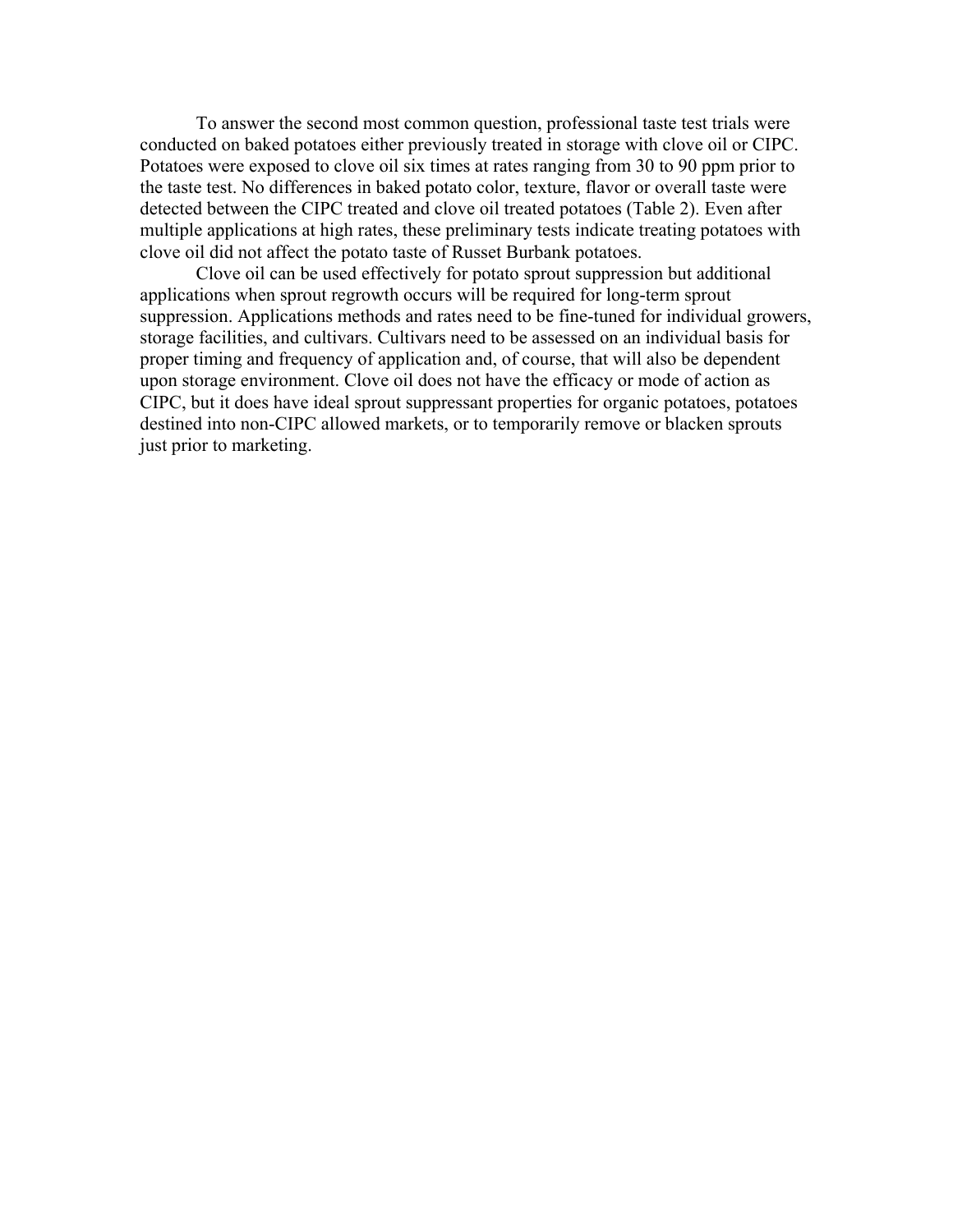

Figure 1. Physically damaged (blackened) sprouts after a clove oil application.

Table 1. Sprout weight (g/tuber) for two cultivars after seven thermal aerosol applications of clove oil and six months of storage at 45°F. Values in the same column followed by the same letters are not significantly different ( $\alpha$ =0.05).

|           | <b>Russet Norkotah</b> | <b>Chipeta</b> |  |
|-----------|------------------------|----------------|--|
| Clove oil | 99 A                   | 28 A           |  |
| Untreated | 187 B                  | 41 R           |  |



Figure 2. Compare sprout growth of untreated Russet Burbank potatoes and potatoes treated with multiple applications of clove oil—at 3-week intervals: 8 applications were made by the April sampling date and 9 applications by the May date. Initial clove oil rate was 67 ppm; subsequent rates were 23 ppm.